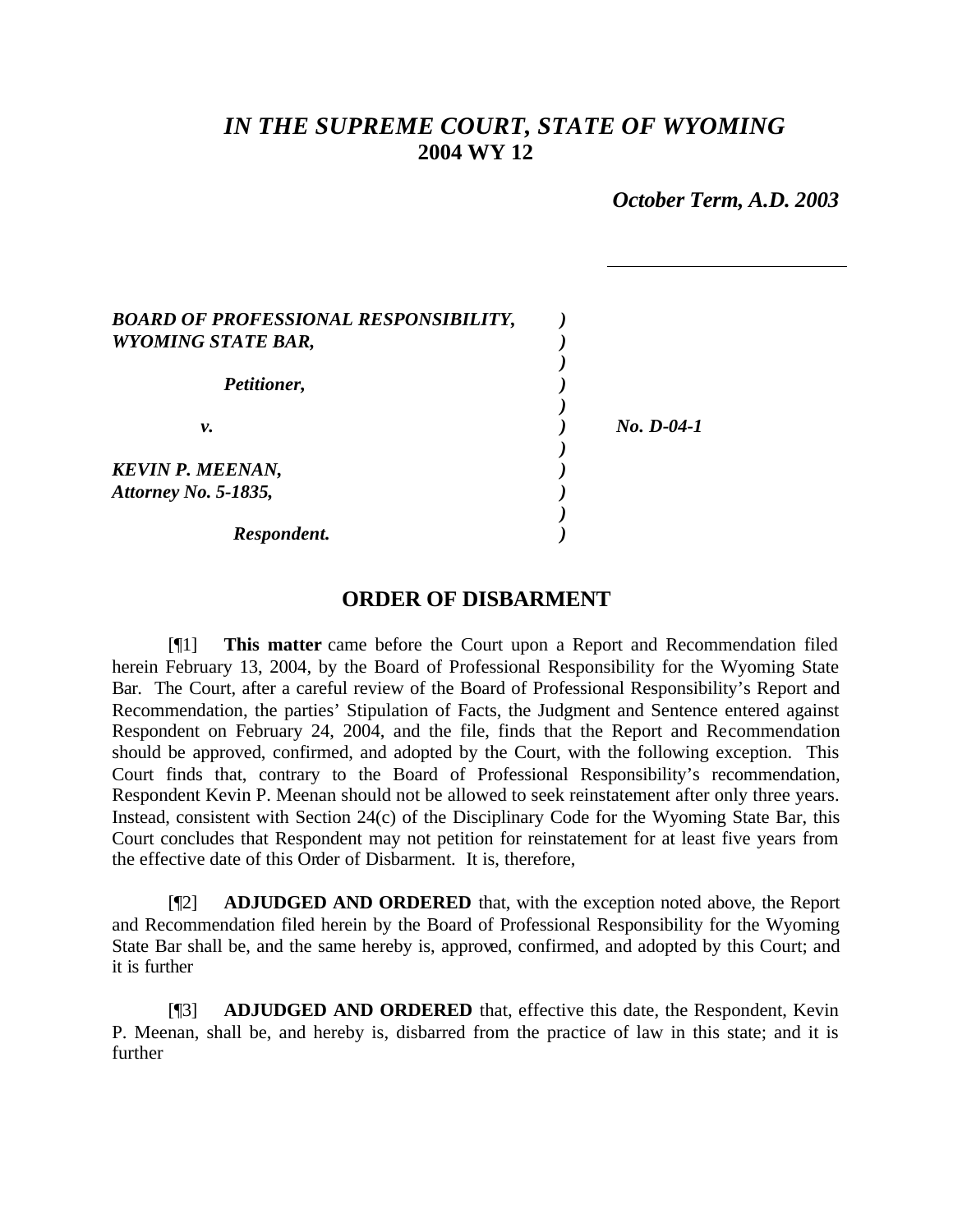[¶4] **ADJUDGED AND ORDERED** that, pursuant to Section 24(c) of the Disciplinary Code for the Wyoming State Bar, Respondent may not petition for reinstatement for at least five (5) years from the effective date of this Order of Disbarment; and it is further

[¶5] **ADJUDGED AND ORDERED** that the Respondent, Kevin P. Meenan, is assessed and shall reimburse the Wyoming State Bar for the costs of this matter in the amount of \$173.62, on or before April 1, 2004; and it is further

[¶6] **ORDERED** that Respondent shall comply with the requirements of the Disciplinary Code for the Wyoming State Bar, particularly the requirements found in Section 22 of the Disciplinary Code; and it is further

[¶7] **ORDERED** that, pursuant to Section 4(c) of the Disciplinary Code for the Wyoming State Bar, this Order of Disbarment shall be published in the Pacific Reporter, along with the following documents (which are attached to this order and incorporated herein): the Board of Professional Responsibility's Report and Recommendation, the parties' Stipulation of Facts (not including the plea agreement or Respondent's resume), and the Judgment and Sentence entered against Respondent on February 24, 2004; and it is further

[¶8] **ORDERED** that the Clerk of this Court cause a copy of the Order of Disbarment to be served upon the Respondent, Kevin P. Meenan; and it is further

[¶9] **ORDERED** that the Clerk of this Court transmit a copy of this Order of Disbarment to members of the Board of Professional Responsibility, and the clerks of the appropriate courts of the State of Wyoming.

[¶10] **DATED** this 24th day of February, 2004.

## **BY THE COURT:**

/s/ William U. Hill **WILLIAM U. HILL Chief Justice**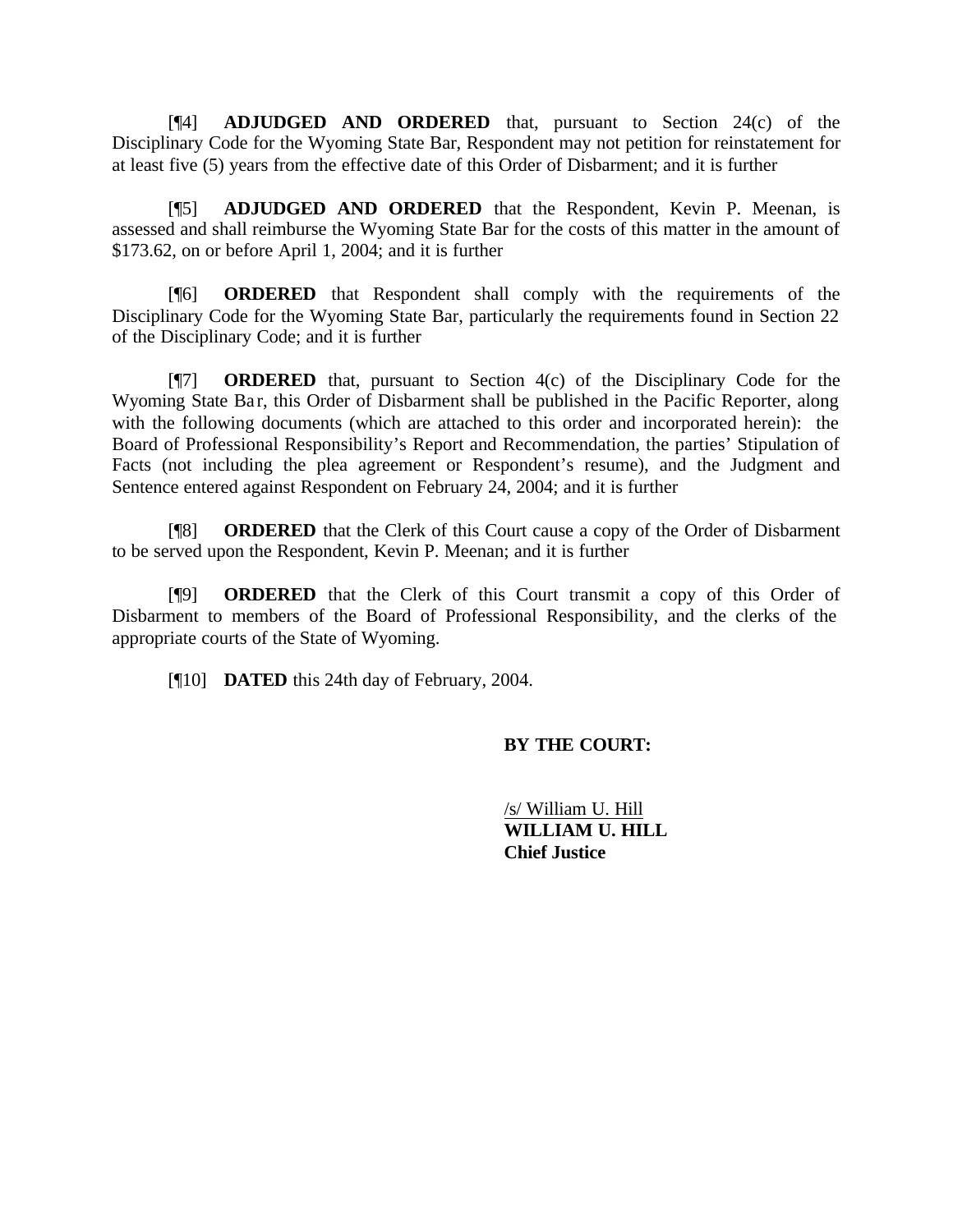## D-04-1 **IN THE SUPREME COURT** STATE OF WYOMING FILED FEB 13 2004 BEFORE THE BOARD OF PROFESSIONAL RESPONSIBILITY JUDY PACHECO WYOMING STATE BAR CLERK STATE OF WYOMING

| In the matter of         |                           |
|--------------------------|---------------------------|
| <b>KEVIN P. MEENAN,</b>  | <b>Docket No. 2003-25</b> |
| WSB Attorney No. 5-1835, |                           |

## *Respondent* **)**

#### REPORT AND RECOMMENDATION

The Board of Professional Responsibility makes the following report and recommendation, with its findings of fact, conclusions of law, and recommendation to the Supreme Court of Wyoming:

#### *FINDINGS OF FACT*

1. The Wyoming State Bar and Respondent Kevin P. Meenan, by and through their respective counsel, provided the Board of Professional Responsibility with a Stipulation of Facts. The Board adopts the facts included in that documents [sic] as if each is repeated fully herein. A true and correct copy of that Stipulation is attached hereto as Exhibit 1, along with its Exhibits A and B.

2. Respondent admitted (Stipulation, ¶ 22) and the Board hereby concludes that Respondent violated Rules 8.4(b) and 8.4(c).

#### *CONCLUSIONS OF LA W*

3. ABA Standards for Imposing Lawyer Sanctions 5.11 corresponds to violations of Rules 8.4(b) and 8.4(c) and provides that "[d]isbarment is generally appropriate when (a) a lawyer engages in serious criminal conduct, a necessary element of which includes intentional interference with the administration of justice, false swearing, misrepresentation, fraud, extortion,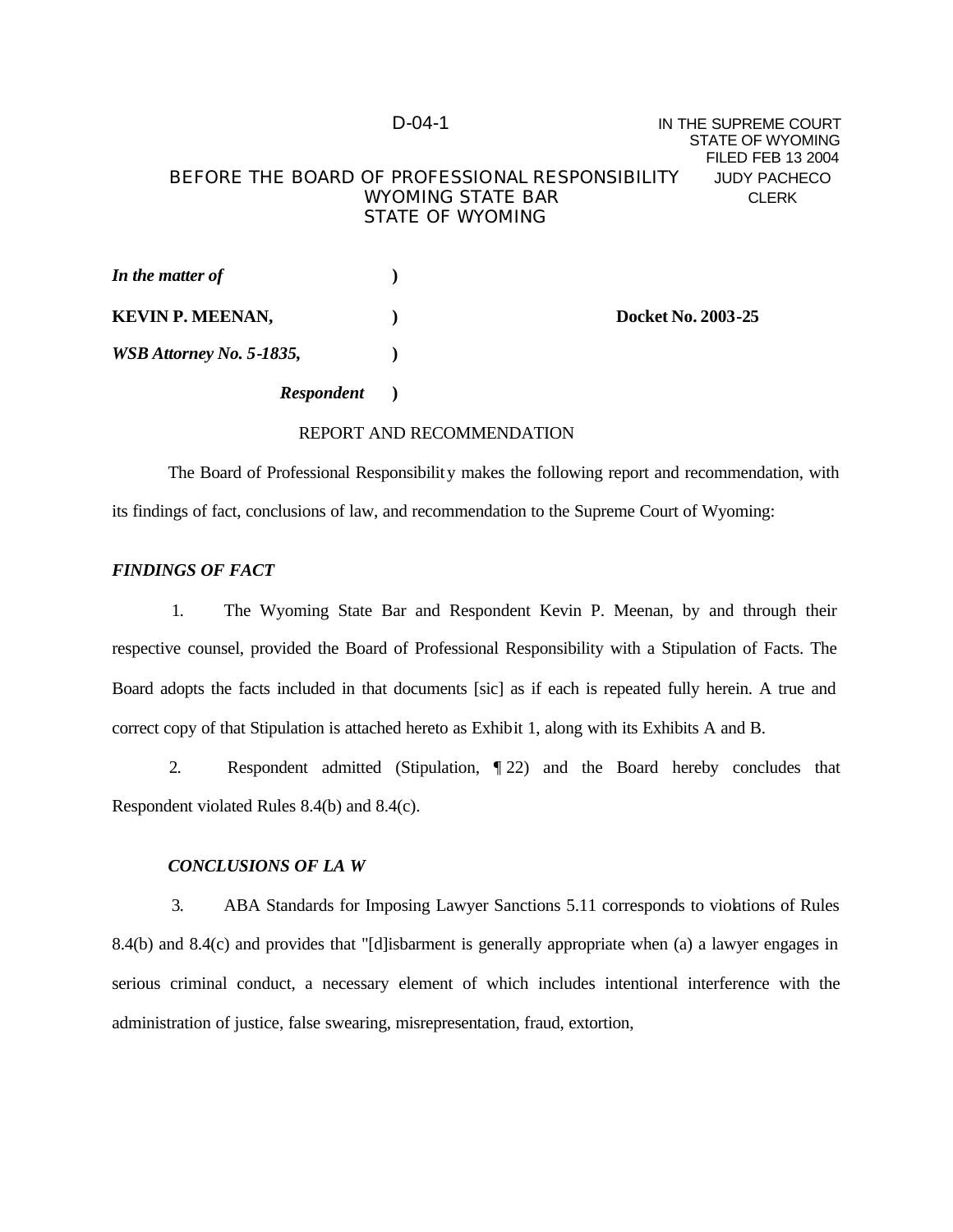misappropriation, or theft. . . ," or (b) "a lawyer engages in any other intentional conduct involving dishonesty, fraud, deceit, or misrepresentation that seriously adversely reflects on the lawyer's fitness to practice."

4. ABA Standards for Imposing Lawyer Sanctions 9.1 provides for consideration of aggravating and mitigating circumstances in deciding on an appropriate sanction. Section 9.21 defines aggravating circumstances as "any consideration, or factors that may justify an increase in the degree of discipline to be imposed." Section 9.31 defines mitigating circumstances as "any considerations, or factors that may justify a reduction in the degree of discipline to be imposed."

- a. Applicable aggravating factors in this case are:
	- i. Section 9.22(b)--dishonest or selfish motive;

ii. Section 9.22(c)--a pattern of misconduct;

- iii. Section 9.22(d)--multiple offenses; and
- iv. Section 9.22(i)--substantial experience in the practice of law.
- b. Applicable mitigating factors in this case are:
	- i. Section 9.23(a)--absence of a prior disciplinary record;

ii. Section 9.23(c)--personal or emotional problems;

iii. Section 9.23(d)--timely good faith effort to make restitution or to rectify consequences of misconduct;

iv. Section 9.23(e)--full and free disclosure to disciplinary board or cooperative attitude toward proceedings;

v. Section 9.23(g)--character or reputation;

- vi. Section 9.23(1)--imposition of other penalties or sanctions; and
- vii. Section 9.23(m)--remorse.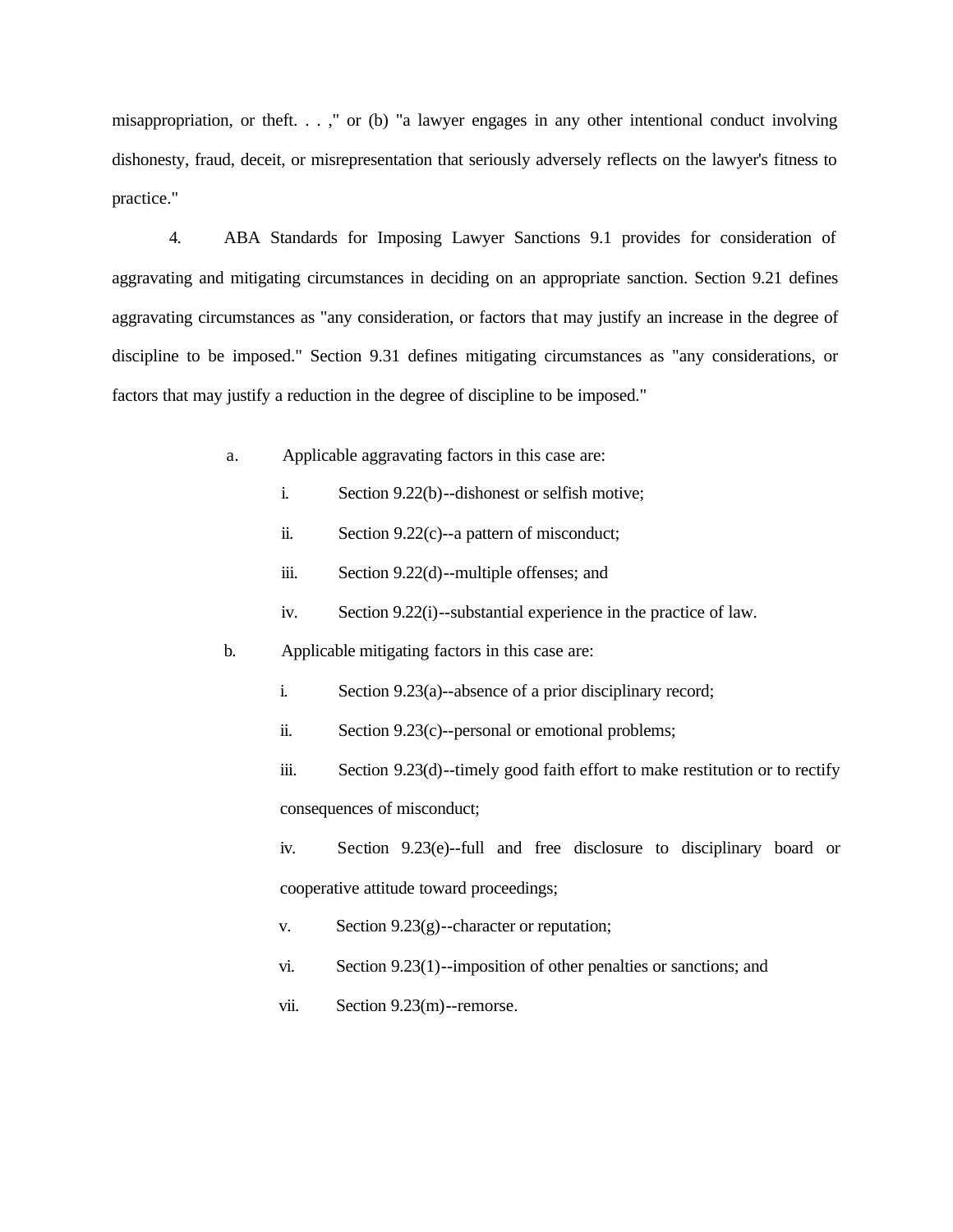#### *RECOMMENDATION TO THE SUPREME COURT OF WYOMING*

5. It is hereby recommended to the Wyoming Supreme Court that the appropriate sanction for Meenan's violations of Rules 8.4(b) and 8.4(c) of the Wyoming Rules of Professional Conduct, considering the stipulated facts and the aggravating and mitigating circumstances, is that Meenan should be disbarred.

6. Pursuant to Section 24(c) of the Disciplinary Code for the Wyoming State Bar (2003), the

Board further recommends that Meenan be allowed to seek reinstatement after three years from the date

of the Order of Disbarment.<sup>1</sup>

7. The Board further recommends that Meenan be ordered to pay all costs incurred in the prosecution of this matter which at this time are \$173.62.

This decision is made unanimously of the Board of Professional Responsibility. It is therefore so recommended February 12, 2004.

> /s/ Craig Newman/SI Craig Newman BOARD OF PROFESSIONAL RESPONSIBILITY

<sup>1</sup>Although the disciplinary file in this matter was opened by the Wyoming State Bar prior to the 1 November 2003 effective date of the new Disciplinary Code, the Board of Professional Responsibility, with the approval of the parties and their counsel, all agree that the provisions in the new Code regarding reinstatement can and should apply to this matter. The old Code, Rule XXII(a), provided that reinstatement after disbarment could not be sought until the expiration of five years from the effective date of the order of disbarment. The new Code has the same five year provision at Section 24(c); however, Section 24(c) goes on to provide that another period for seeking reinstatement may be specified in the Order.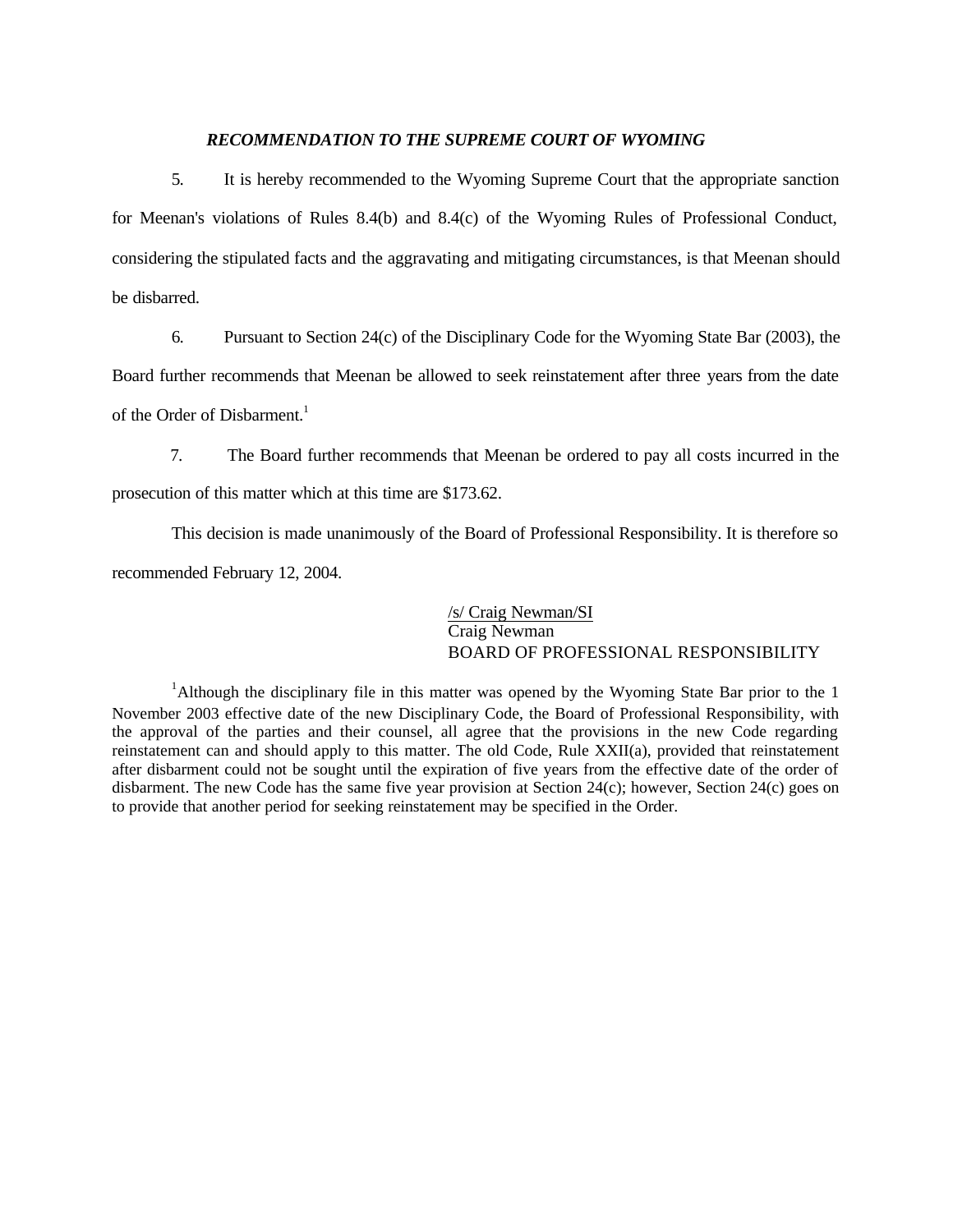## **CERTIFICATE OF SERVICE**

I hereby certify that I served a true copy of the above and foregoing **Report and Recommendation** by placing a copy of the same in the U.S. Mail with postage prepaid this 13th day of February, 2004, addressed as follows:

Terry W. Mackey **Rebecca A. Lewis** Attorney for Kevin Meenan Bar Counsel Hickey & Mackey Wyoming State Bar P.O. Box 467<br>
Cheyenne, WY 82003-0467<br>
Cheyenne, WY 82001 Cheyenne, WY 82003-0467

/s/ Sandra J. Inniss Sandra J. Inniss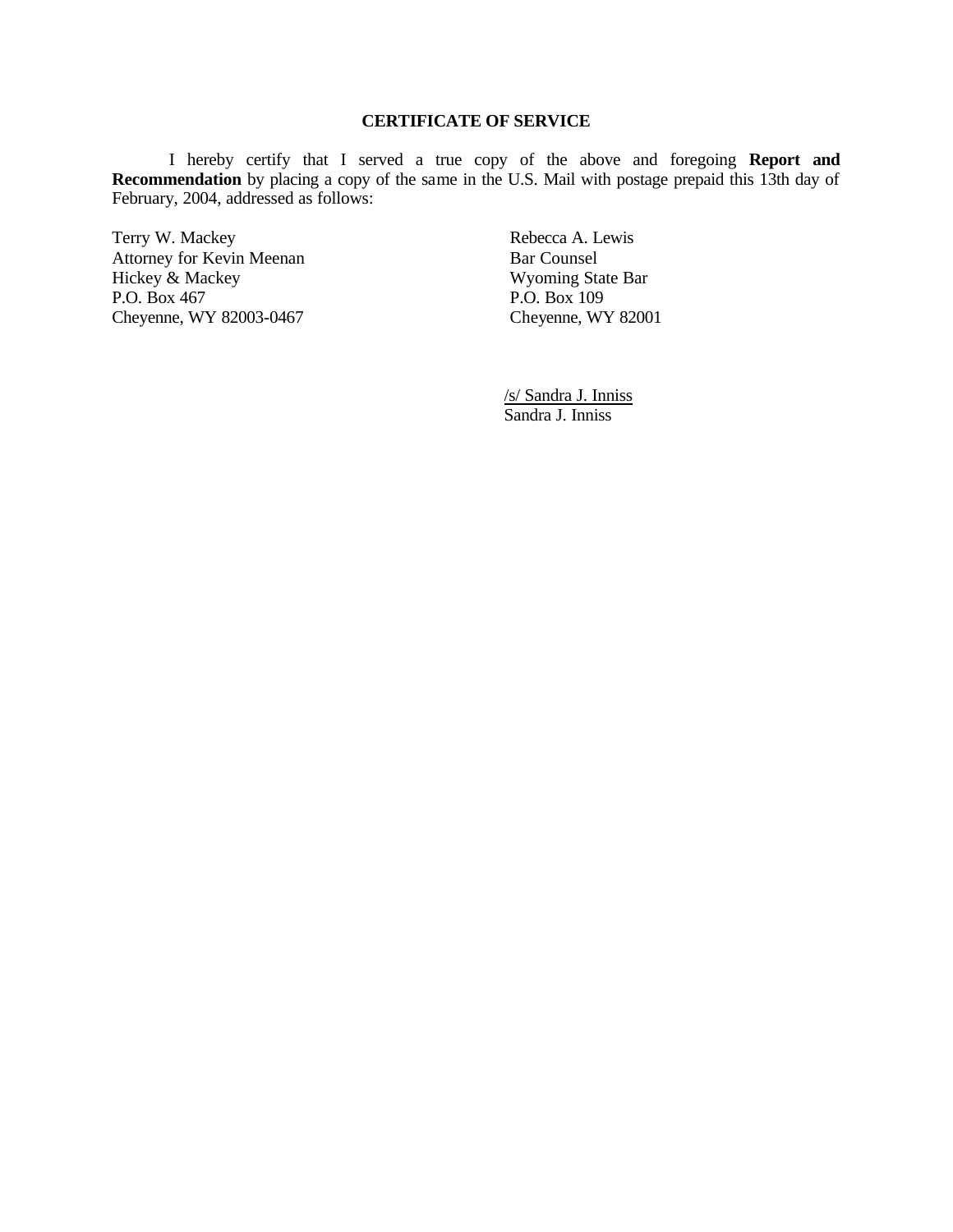#### BEFORE THE BOARD OF PROFESSIONAL RESPONSIBILITY WYOMING STATE BAR STATE OF WYOMING

| In the matter of                        |                           |
|-----------------------------------------|---------------------------|
| <b>KEVIN P. MEENAN,</b>                 | <b>DOCKET No. 2003-25</b> |
| WSB Attorney No. 5-1 835,<br>Respondent |                           |

#### STIPULATION OF FACTS

Come now Rebecca A. Lewis, Bar Counsel, and Kevin P. Meenan, Respondent and stipulate to the following facts for use by the Board of Professional Responsibility and the Wyoming Supreme Court in determining the appropriate sanctions to be imposed in the above captioned matter.

1. In 1976, Kevin Meenan was married to Lynn Soderdahl.

2. He subsequently attended law school at the University of Wyoming, graduating in 1980.

3. Following graduation, Kevin and Lynn Meenan moved to Casper where Kevin Meenan began practicing law. Kevin Meenan and Lynn had two children during the course of their marriage. During their time in Casper, they met Craig and Deann Kahler and became good friends. Craig and Deann Kahler also had two children, Micah and Ryan Kahler. In August of 1983, Craig and Deann Kahler were divorced. Kevin Meenan and Lynn were divorced in

#### **EXHIBIT**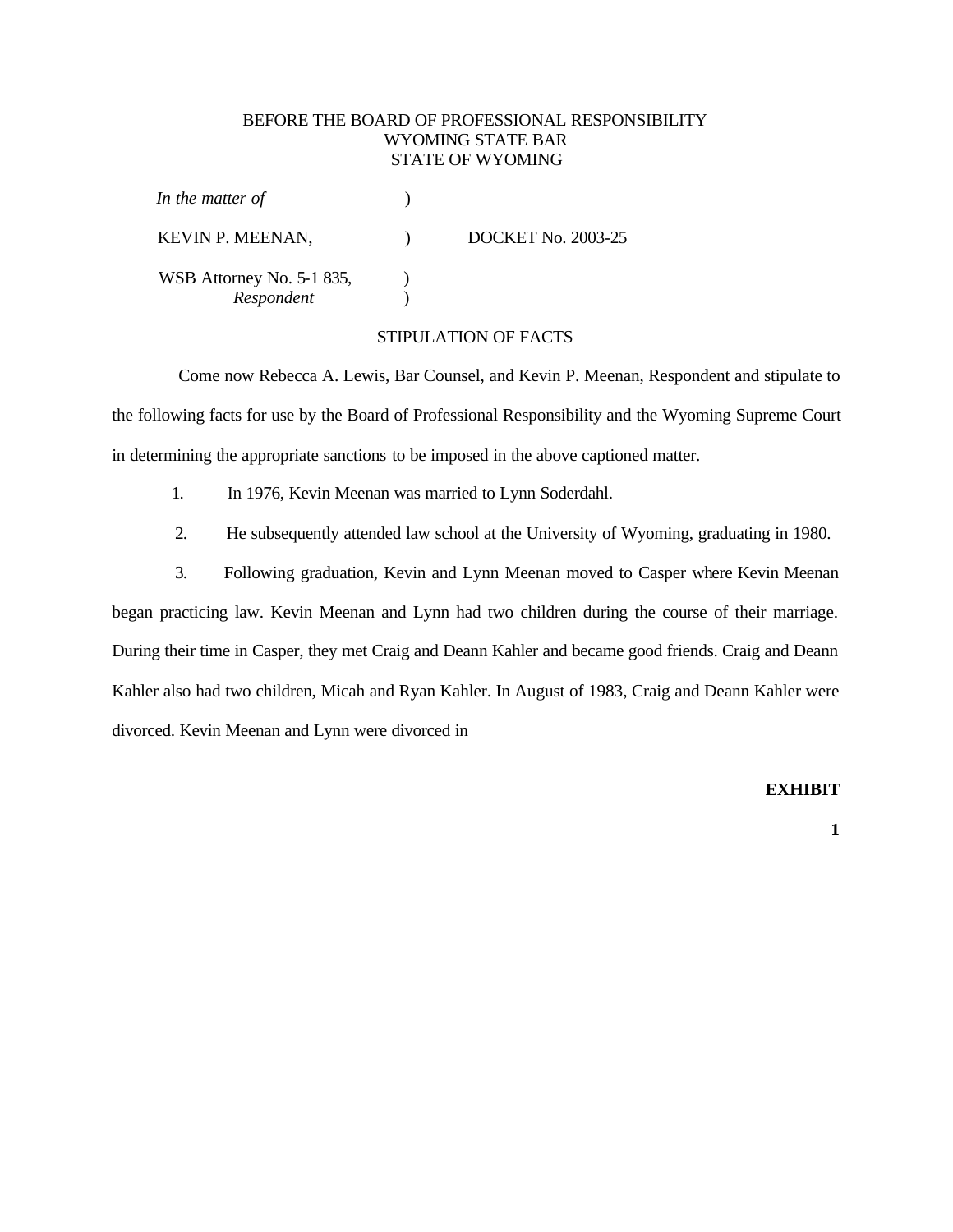February of 1984. Lynn Meenan married Craig Kahler in December of 1985. Several years later, in 1988, Kevin Meenan and Deann Kahler were married.

4. Kevin and Deann Meenan were given primary custody of Micah and Ryan Kahler and joint custody Kevin Meenan's biological children. Both sets of children spent significant amounts of time with each other as well as with each set of parents. Craig and Lynn Kahler paid no child support for his children Micah and Ryan and the primary financial burden for the wellbeing of all of the children of the Kahlers and the Meenans rested with Deann and Kevin Meenan. In addition, Meenan paid child support to Lynn Kahler for the Meenan Children.

5. Due to the closeness of the four Children's ages, from 1999 to 2002, Kevin Meenan and Deann Meenan were supporting Erin Meenan and Ryan Kahler while they were seniors in high school, or living at home. Erin left for college in the fall of 2000 and her support was shared by the Meenans and Lynn Kahler. Sean Meenan was a student at the University of Wyoming. College expenses for Sean were shared by Kevin Meenan and Lynn Kahler. Micah Kahler was attending college at the University of Northern Colorado and her expenses were paid by Kevin and Deann Meenan. Erin and Sean Meenan and Micah Kahler assisted with their education through scholarships and work.

6. Micah Kahler Evans would testify that Kevin and Deann Meenan expressed concern to her about Craig Kahler having access to funds that belonged to Micah because he would try to obtain the use of them by influencing her. She would also testify that upon receipt of the proceeds of the State Farm Settlement from Kevin and Deann Meenan, Craig Kahler came to her on two occasions to seek "loans" from her which have not been repaid. Kevin attempted to make sure that monies expended for the children were actually used for the children.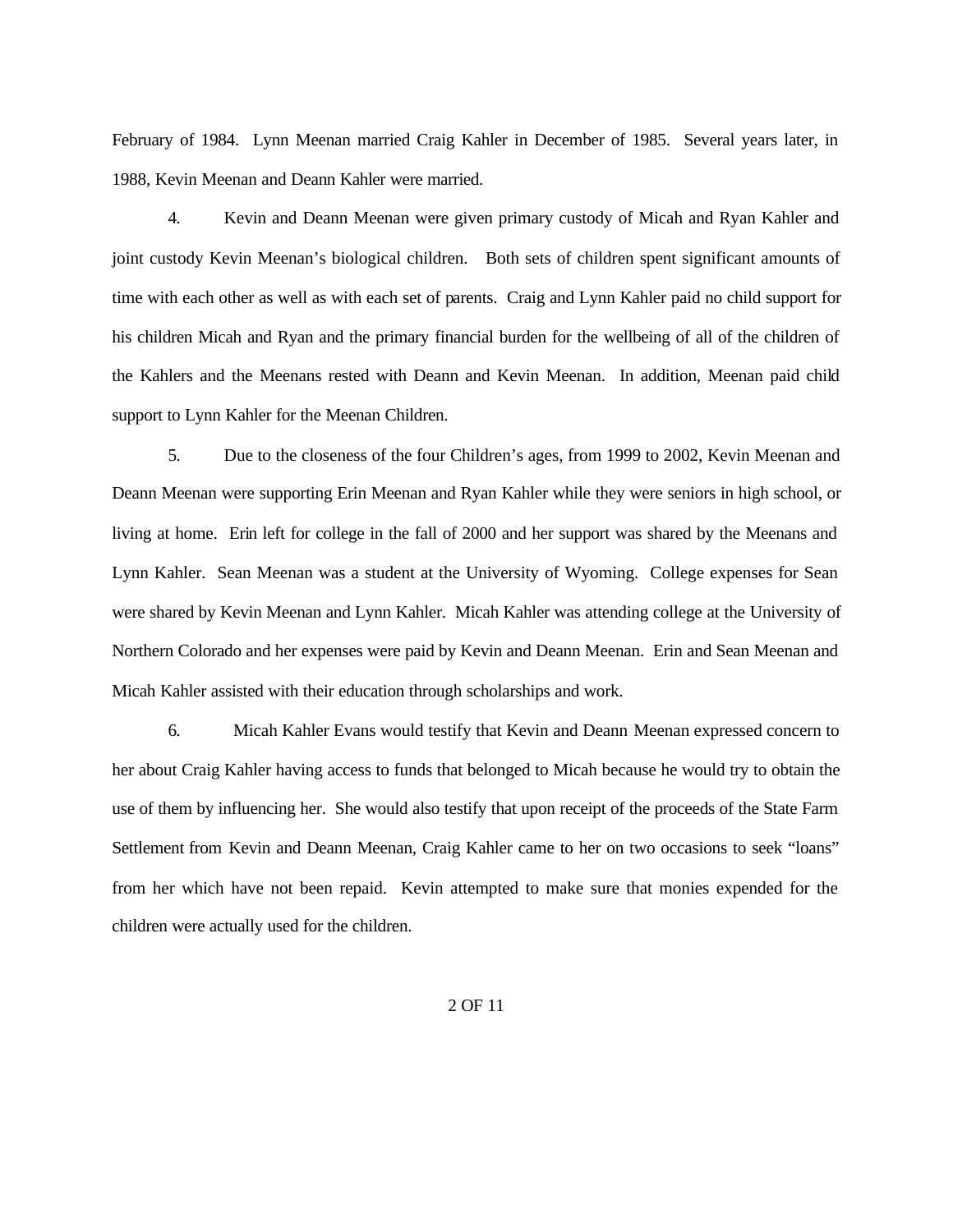7. Deann Meenan, Erin Meenan, Sean Meenan, Ryan Kahler, and Micah Kahler Evans would testify that Kevin Meenan was in charge of the family finances with the consent of the family. They will also testify that Kevin Meenan was given authority to file applications for college and for credit applications in the names of the children signed by him as if they had personally signed them. Ryan Kahler will testify that while he had no knowledge that Kevin Meenan was applying for a Chase Manhattan Bank credit card in his name, Kevin Meenan had made applications on his behalf for other matters such as college admission. Micah Kahler Evans would testify that Kevin Meenan was given authority to handle the financial aspects of her settlement for personal injuries with State Farm Insurance Company on her behalf.

8. Over the course of several years, Kevin Meenan, due to support for the four children and the expenses incurred in his personal and professional life, incurred substantial debts.

9. Also during this time period, Kevin Meenan's father became very ill with cancer and passed away.

10. In order to satisfy the debts and to continue raising the four children in a proper manner consistent with their needs, Kevin Meenan made some decisions regarding family money issues, which are at the heart of the present case.

11. The facts and circumstances of these decisions are as follows:

a. In July of 2001, Kevin Meenan filled out a credit card application for his stepson, Ryan Kahler, in order to begin establishing credit for Ryan Kahler. Kevin Meenan was named as a person authorized to use the card to obtain credit as well.

#### 3 0F11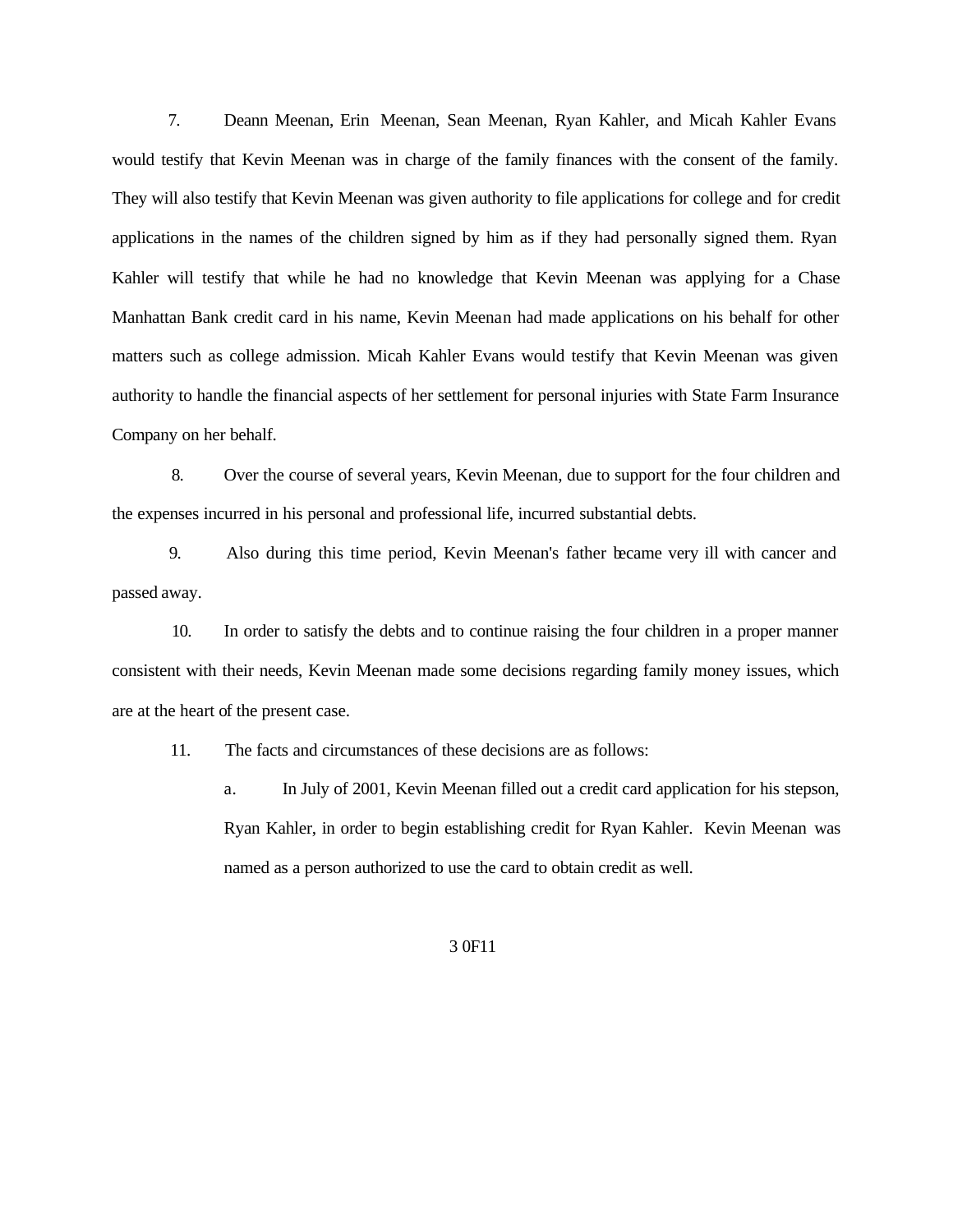b. Kevin Meenan used Ryan Kahler's personal identifying information, including his name and Social Security Number, in order to complete the application.

c. Ryan Kahler was unaware, at that time, that Kevin Meenan had made said application and signed it in Ryan Kahler's name.

d. On August 6, 2001, and September 18, 2001, Kevin Meenan used credit checks drawn upon the Chase Manhattan Bank credit card account obtained for Ryan Kahler in the amount of \$1,300. In doing so, he signed Ryan Kahler's name to the credit checks.

e. In 1999, Kevin Meenan was given unfettered authority by his stepdaughter, Micah Kahler, age 19, to negotiate a settlement with State Farm Insurance following her injury in a vehicle collision.

f. During the course of these negotiations with State Farm, Kevin Meenan made representations that he was acting as Micah Kahler's attorney.

g. Kevin Meenan was successful in negotiating said settlement for the amount of \$55,000.00, which he placed in his trust account and distributed to other various accounts controlled by Kevin and Deann Meenan. These funds were used for purposes other than distribution to Micah Kahler.

h. Upon finalizing the settlement amount, State Farm sent a Release to Kevin Meenan, which required Micah Kahler's signature.

i. In order to prevent Craig Kahler from acquiring funds from this settlement, Kevin Meenan did not inform Micah Kahler of the actual amount of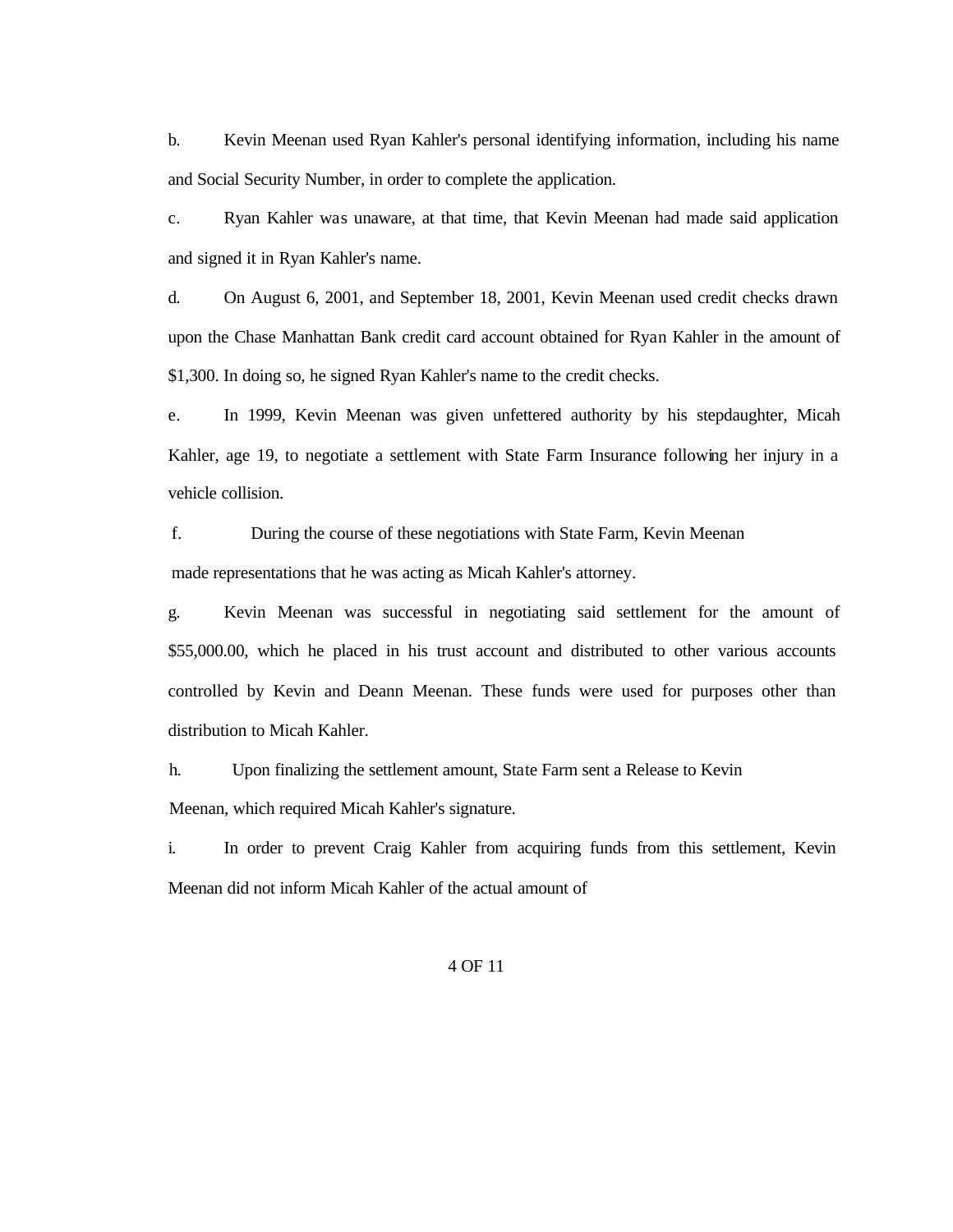the settlement. Kevin Meenan did inform Micah Kahler that the matter had been settled in an amount well over \$20,000, although the matter had been settled for the sum of \$55,000. Kevin Meenan signed Micah Kahler's name to the Release and placed the settlement funds is his trust account without Micah Kahler's knowledge. Kevin did not tell her where the money went but he did inform her of the fact of the settlement. Micah Kahler was aware of the fact that Kevin Meenan had done all of the things necessary to complete the settlement, including signing the settlement documents.

12. On February 12, 2003, when Craig Kahler discovered these decisions he placed a call to agents of the Wyoming Division of Criminal Investigation. In addition, he also insisted that Micah and Ryan Kahler report the issues to the Wyoming Division of Criminal Investigation. In spite of full repayment of the funds, the insistence by Micah and Ryan Kahler that all issues were family money management issues and their request that the investigation be terminated, charges were filed against Kevin Meenan.

13. The credit checks from Chase Manhattan bank were obtained in August and September of 2001. Kevin Meenan made payments to Chase Manhattan Bank on this debt during the period of September 2001 through September 2002. Ryan Kahler learned that the payments to Chase Manhattan Bank were in arrears in mid-December, 2002. Ryan and Craig Kahler discussed the matter with the Wyoming Division of Criminal Investigation on February 12, 2003. The final amount due and owing to Chase Manhattan Bank was paid on February 27, 2003. Micah Kahler Evans understood that the proceeds of her settlement with State Farm Insurance Company would be distributed to her upon her graduation from college. \$7,000 was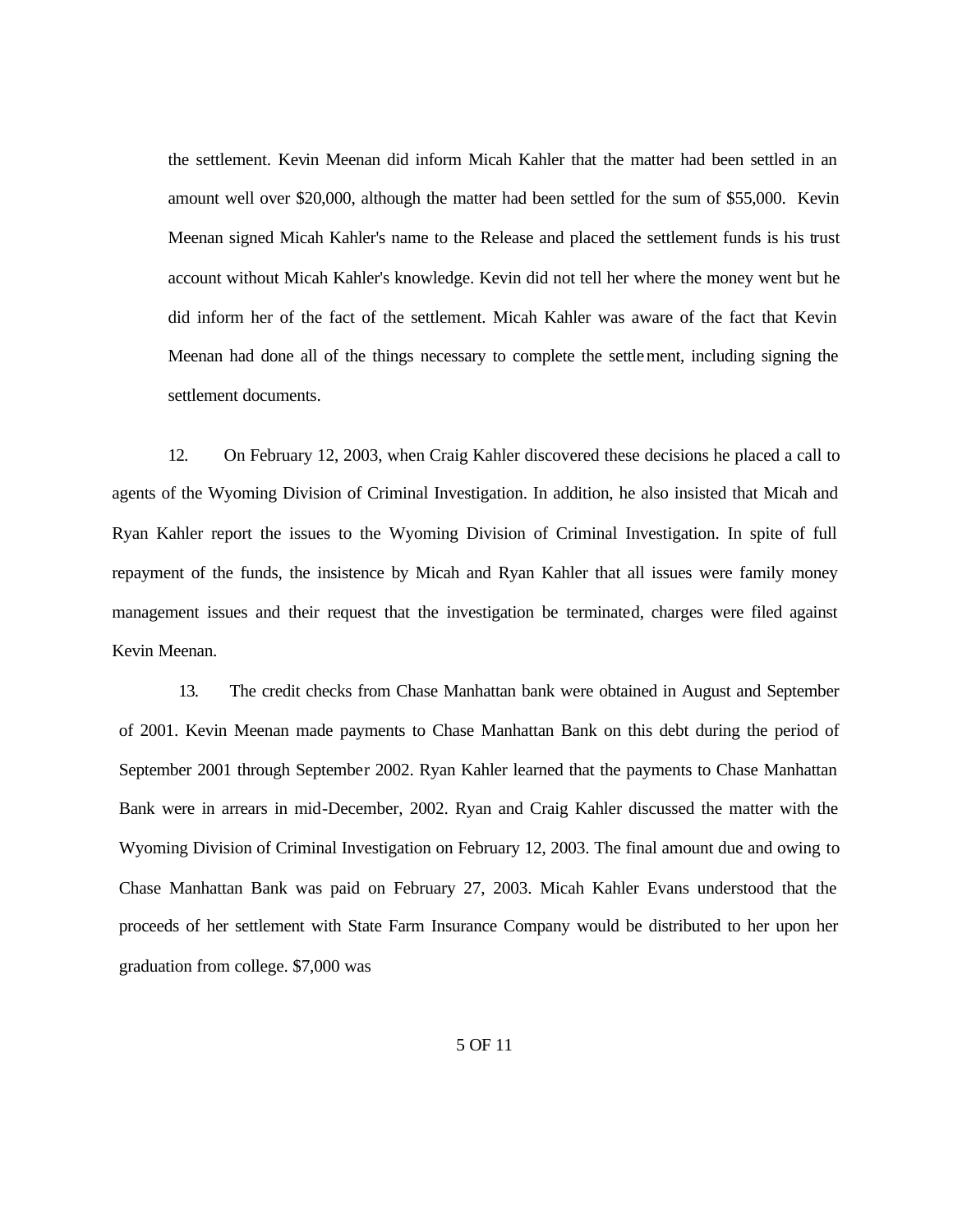paid on behalf of Micah for her trip to attend college in Spain in early 2000. A credit card was obtained in Micah Kahler's name and the charges against that credit card were made by Micah Kahler and paid by Kevin Meenan from his personal account. This credit card was used while Micah was attending college in Spain. The balance of the funds was paid to Micah Kahler Evans in April 2003.

- 14. A. The elements of the crime of forgery are:
	- (1) On or about the 18th day of September, 2001
	- (2) In Natrona County, Wyoming
	- (3) Kevin Meenan
	- (4) With intent to defraud

(5) Executed a writing so that it purported to be the act of another who did not authorize that act.

B. The elements of the crime of Unauthorized Use of Personal Identifying

#### information are:

- (1) On or about the 18th day of July, 2001
- (2) In Natrona County, Wyoming
- (3) Kevin Meenan

(4) Willfully obtained personal identifying information of another person and used that information for an unlawful purpose, to obtain credit in the name of the other person without the consent of that person.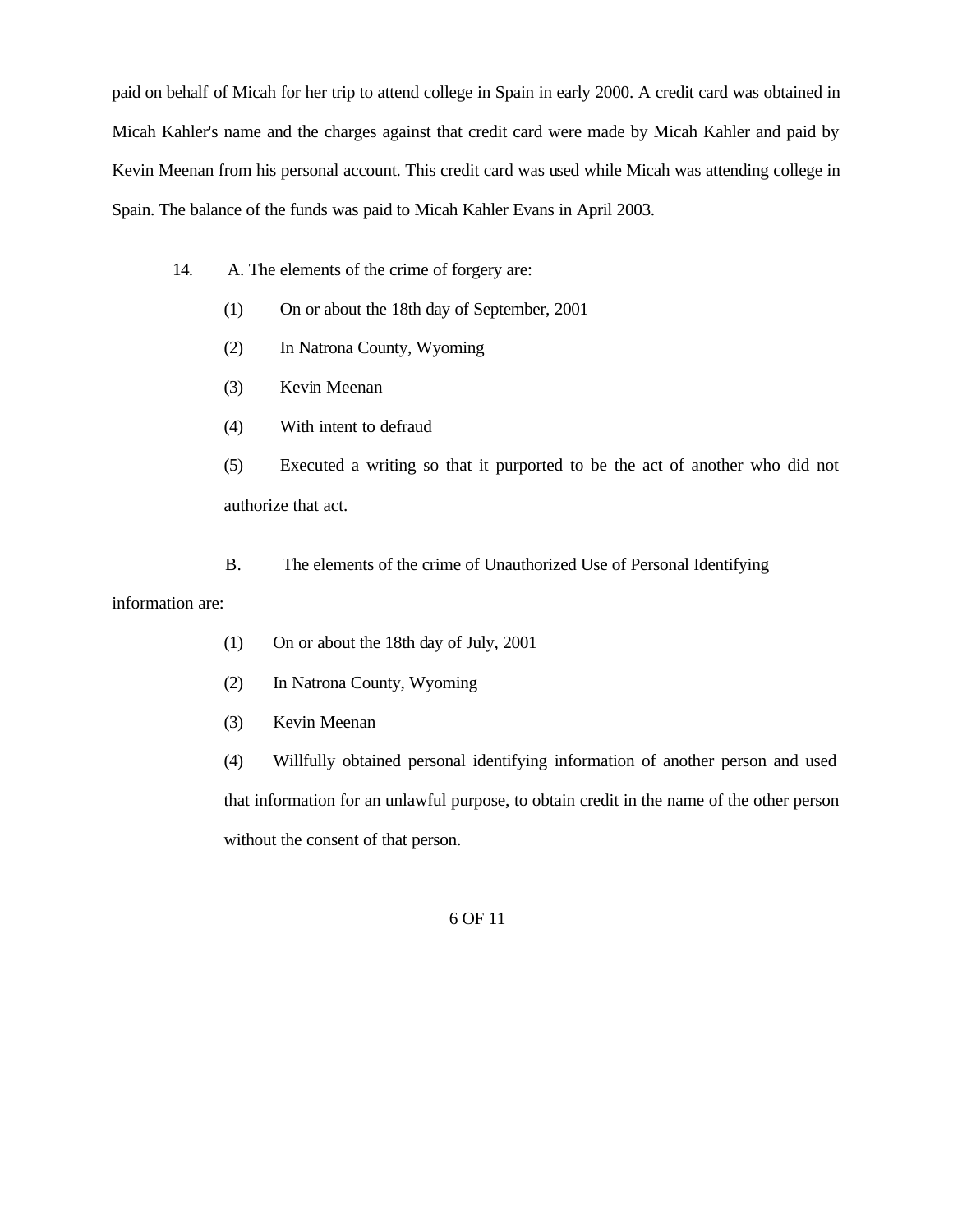C. The elements of the crime of Official Misconduct With Intent to Obtain Pecuniary Benefit are:

- (1) On or about the 19th Day of March, 1999
- (2) In Natrona County, Wyoming
- (3) Kevin Meenan
- (4) While a public servant or public officer
- (5) Acting with intent to obtain pecuniary benefit
- (6) Violated any statute relating to his official duties.

Kevin Meenan pleaded guilty to one count of each of these charges on December 15, 2003.

15. The alleged victims of this activity were Kevin Meenan's children, not clients, business associates or [otherwise] involved with Kevin Meenan in a professional sense.

16. Kevin Meenan made full restitution of all funds involved with the Ryan Kahler credit card issue and the Micah Kahler settlement issue prior to entering pleas in the criminal case.

17. On December 11, 2003, Meenan entered into a Plea Agreement in the Seventh Judicial District Court, Natrona County, Wyoming, and pled guilty to one charge of forgery, one charge of unauthorized use of personal identifying information, and one charge of official misconduct. A certified copy of the Plea Agreement is attached as Exhibit A.

18. Micah Kahler advised agents of the State of Wyoming that she felt that this was a matter that involved her family and her relationship with her parents and her stepparents and that she did not wish that it be pursued as a criminal matter. In addition, she advised the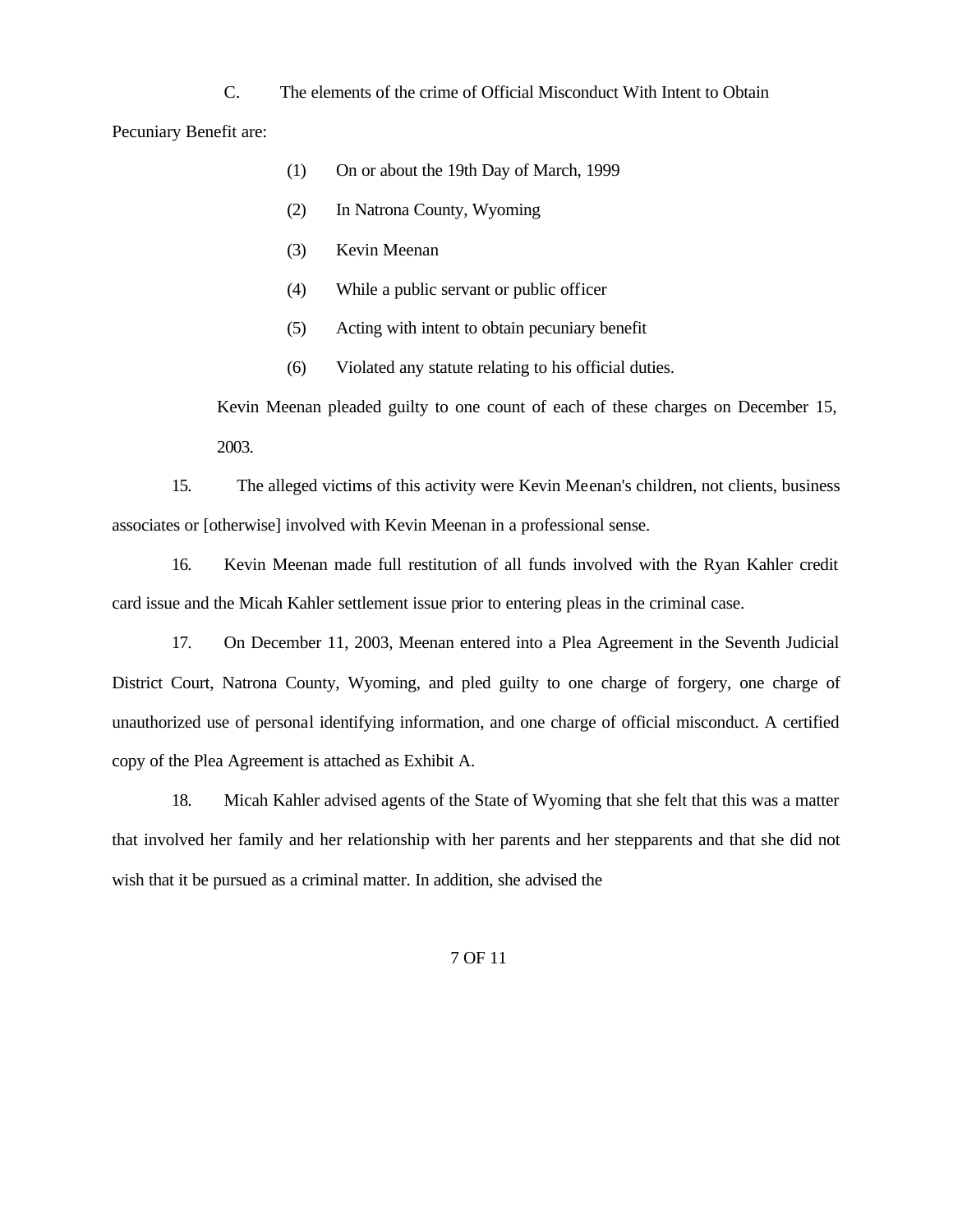prosecuting attorney that as the "victim" of the charges, she did not desire that Mr. Meenan be convicted of a Felony or that he lose his license to practice law. She also intends to advise the Court of this position at the sentencing hearing relating to the charges against Mr. Meenan.

19. Ryan Kahler advised agents of the State of Wyoming that this was a family matter involving himself, his parents and his stepparents and that he did not desire to have the matter pursued by criminal charges. He advised the prosecuting attorney that as a "victim" of the crime, he did not desire that Mr. Meenan be convicted of a felony or that he lose his license to practice law.

20. Kevin P. Meenan is currently an active member of the Wyoming State Bar and resides in Casper, Wyoming.

21. In addition to his duties as an attorney and as the elected Seventh Judicial District Attorney, Meenan has served his community and profession in numerous capacities. See Exhibit "B" attached hereto. He has taught numerous state prosecutor and law enforcement courses in Wyoming and has lectured and taught courses for the National College of District Attorneys, the National Advocacy Center in South Carolina and at Casper College and the University of Wyoming.

22. With respect to the foregoing, Meenan violated Rules 8.4(b) and (c) of the Wyoming Rules of Professional Conduct.

23. ABA Standards for Imposing Lawyer Sanctions 5.12 corresponds to a violation of Rule 8.4(b) and provides that "[s]uspension is generally appropriate when a lawyer knowingly engages in criminal conduct which does not contain the elements listed in Standard 5.11 and that seriously adversely reflects on the lawyer's fitness to practice."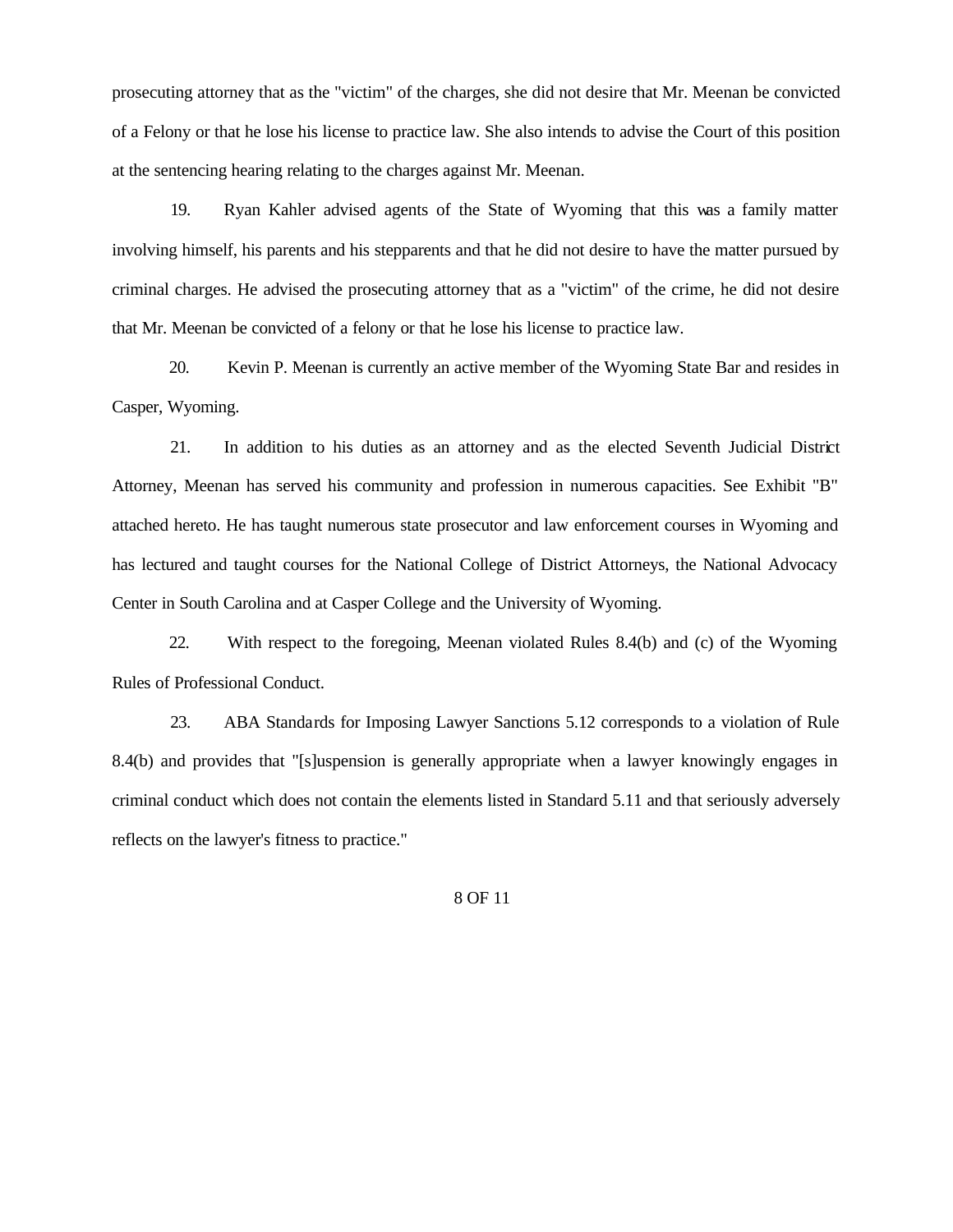24. ABA Standards for Imposing Lawyer Sanctions 5.11 corresponds to a violation of Rule 8.4(b) and provides that "[d]isbarment is generally appropriate when (a) a lawyer engages in serious criminal conduct, a necessary element of which includes intentional interference with the administration of justice, false swearing, misrepresentation, fraud, extortion, misappropriation, or theft . . . ," or (b) "a lawyer engages in any other intentional conduct involving dishonesty, fraud, deceit, or misrepresentation that seriously adversely reflects on the lawyer's fitness to practice."

25. ABA Standards for Imposing Lawyer Sanctions 9.1 provides for consideration of aggravating and mitigating circumstances in deciding on an appropriate sanction. Section 9.21 defines aggravating and mitigating circumstances as "any consideration, or factors that may justify an increase in the degree of discipline to be imposed." Section 9.31 defines mitigating circumstances as "any considerations, or factors that may justify a reduction in the degree of discipline to be imposed."

a. Applicable aggravating factors believed to be appropriate by Bar Counsel are:

- i. Section 9.22(b); dishonest or selfish motive,
- ii Section 9.22(c); a pattern of misconduct,
- iii. Section 9.22(d); multiple offenses, and
- iv. Section 9.22(i); substantial experience in the practice of law.
- b. Applicable mitigating factors believed to be applicable by Kevin Meenan are:
	- i. Section 9.23(a); absence of a prior disciplinary record,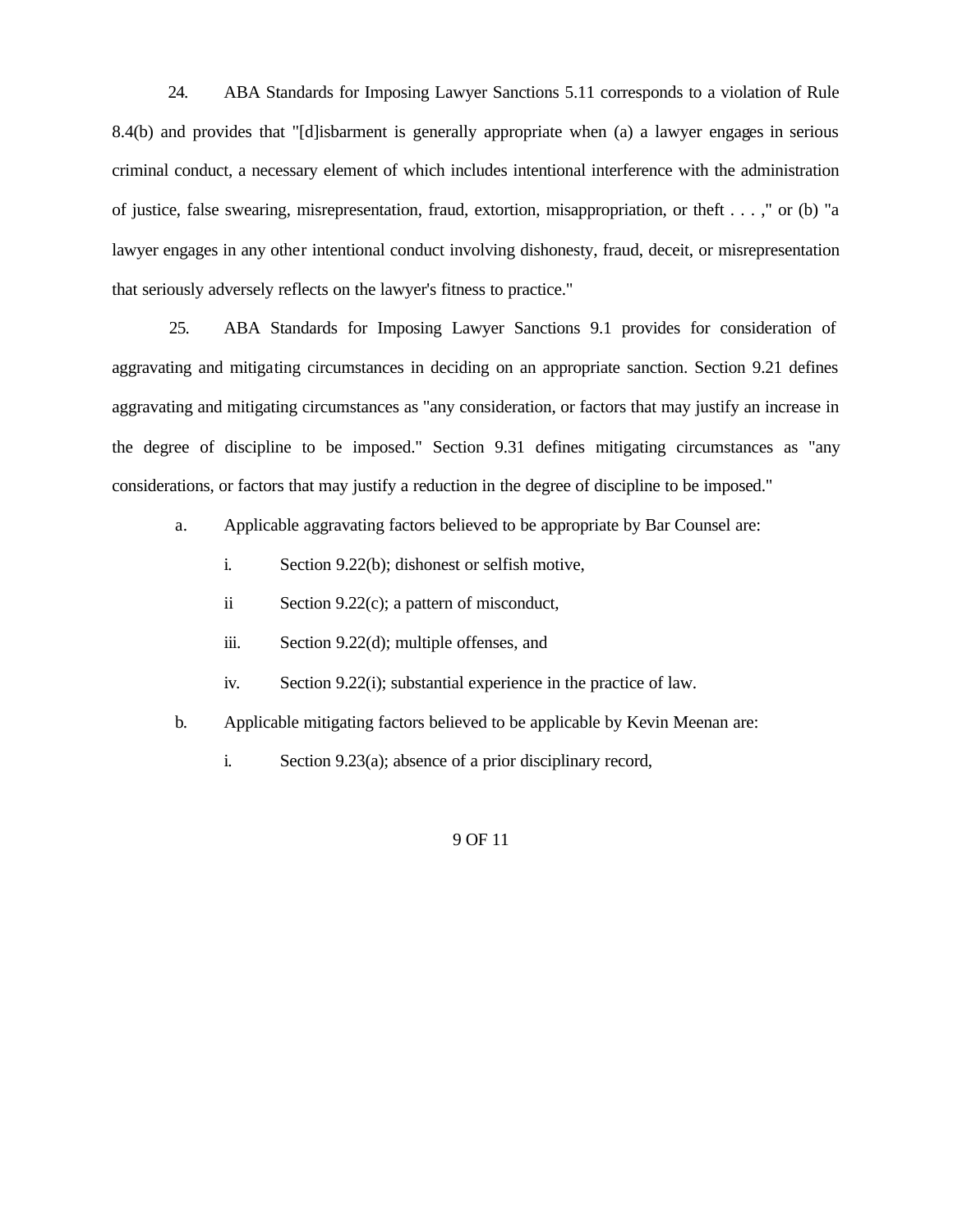- ii. Section 9.23(c); personal or emotional problems,
- iii. Section 9.23(d); timely good faith effort to make restitution or to rectify consequences of misconduct,
- iv. Section 9.23(e); full and free disclosure to disciplinary board or cooperative attitude toward proceedings,
- v. Section 9.23(g); character or reputation,
- vi. Section 9.23(1); imposition of other penalties or sanctions, and
- vii. Section 9.23(m); remorse.

26. It is the position of Bar Counsel that the appropriate sanction, given the aggravating and mitigating circumstances involved in this matter is disbarment in accordance with the Rules of the Wyoming State Bar and restitution of the costs of prosecuting this matter to the Wyoming State Bar in the amount of \$500.00. Bar Counsel does not feel that suspension is a sufficient sanction, given the gravity of the offense.

27. It is the position of Kevin Meenan that the appropriate sanction given the aggravating and mitigating circumstances involved in this matter is a suspension for a period of 3 years and restitution of the costs of prosecuting this matter to the Wyoming State Bar in the amount of \$500.00. Kevin Meenan does not feel that the circumstances involved in this matter warrant complete disbarment.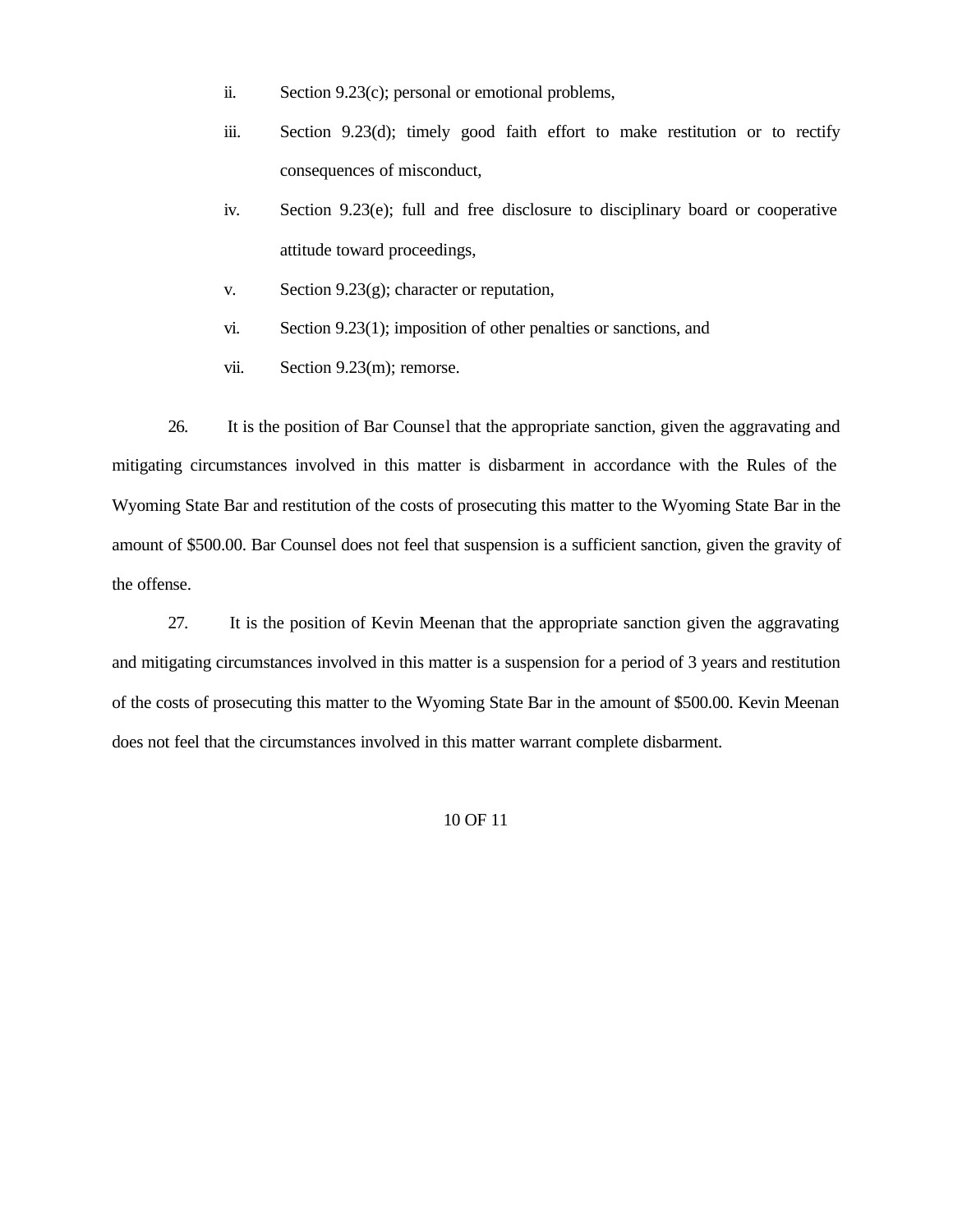Dated this  $10^{th}$  day of February, 2004.

/s/ Rebecca Lewis Rebecca Lewis Bar Counsel

/s/ Kevin P. Meenan Kevin P. Meenan Respondent

APPROVED AS TO FORM:

/s/ Terry W. Mackey **Terry W. Mackey** Attorney for Respondent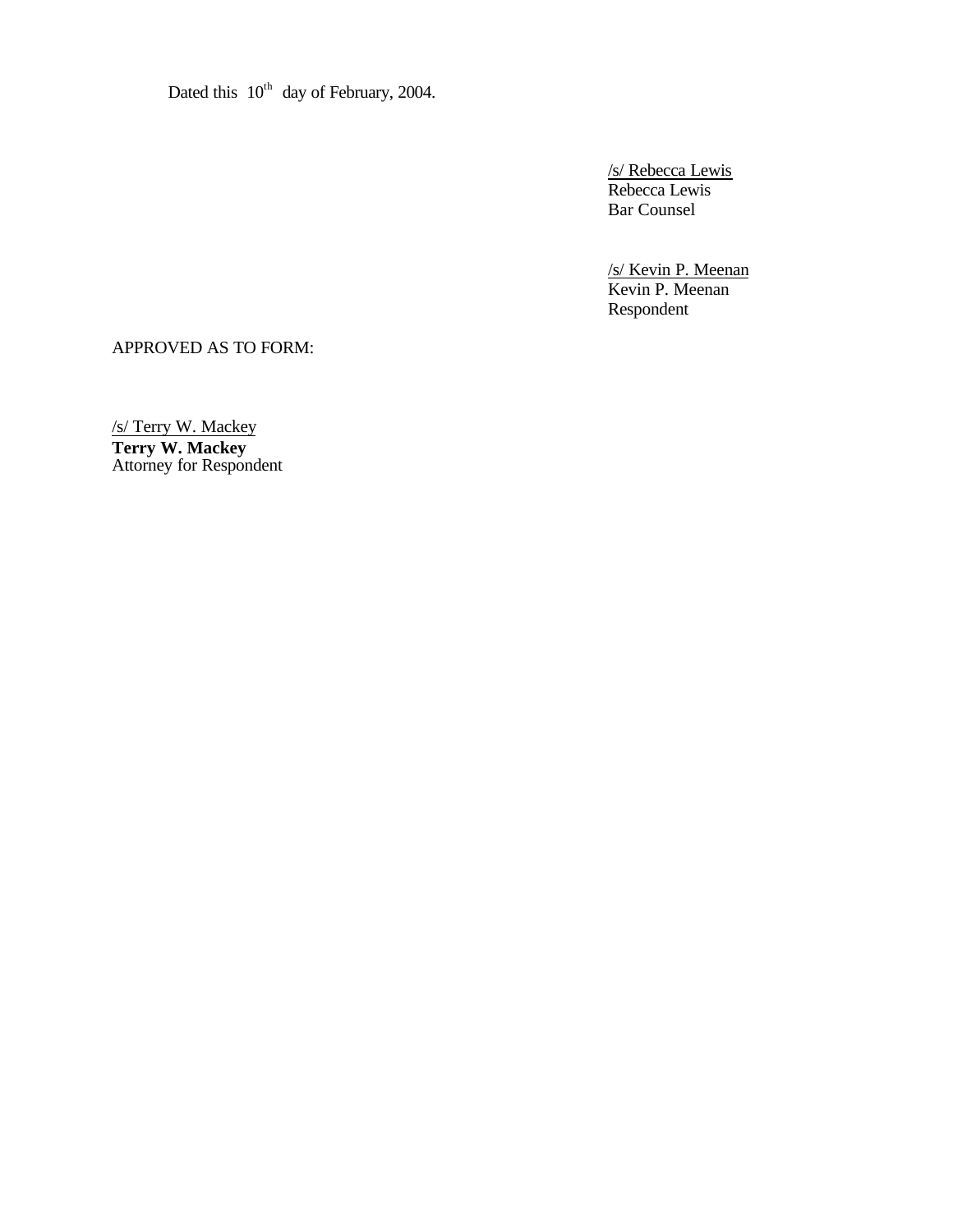## *IN THE DISTRICT COURT OF THE SEVENTH JUDICIAL DISTRICT OF THE STATE OF WYOMING IN AND FOR NATRONA COUNTY Criminal Action No. 15959-V*

| STATE OF WYOMING         |  |
|--------------------------|--|
| Plaintiff,               |  |
|                          |  |
| V.                       |  |
|                          |  |
| <b>KEVIN P. MEENAN,)</b> |  |
| Defendant.               |  |

) FILED FEB 24 2004 ) /s/ Anne Volin, Deputy v. ) Gen Tuma, Clerk of ) District Court

#### JUDGMENT AND SENTENCE

THIS MATTER came before the Court on the 20th day of February, 2004 for sentencing. The Defendant appeared in person and with his attorney, Terry W. Mackey. The State of Wyoming was represented by Special Assistant Attorney General, Frank R. Chapman. The Defendant previously entered pleas of guilty to the following charges:

Count I - Forgery, a felony, in violation of W.S.  $\S 6-3-602(a)(ii)(iii)$  and (b);

Count VI- *Unauthorized* Use of Personal Identifying Information*,* a felony, in violation of W.S.  $\S 6.3-901$  (a) and (c)(ii); and

Count IV- Official Misconduct, a misdemeanor, in violation of W.S. §6-5-107(a)(iii) and §9-1-802(c).

The State having moved to dismiss the remaining Counts, the Court dismissed the same. The Court considered the pre-sentence investigation report, statements of victims and arguments of counsel, and finds:

1. The Defendant was competent to enter the above-referenced pleas; there is a factual basis for the same; said pleas were voluntarily and freely given and not the result of force or threats or of promises;

2. The Defendant was represented by competent counsel and was satisfied with the performance of counsel;

3. The Defendant was properly advised as required by Rule 11 of the Wyoming Rules of Criminal Procedure, and having stated that he understood those advisements;

4. The pleas were the product of a plea agreement that was fully disclosed to and accept[ed] by the Court, as required by Rule 11 (d) of the Wyoming Rule s of Criminal Procedure;

5. The Defendant has paid restitution in this matter as indicated in the Pre-Sentence Investigation Report. The Defendant is able to pay an assessment to the crime victims' compensation fund.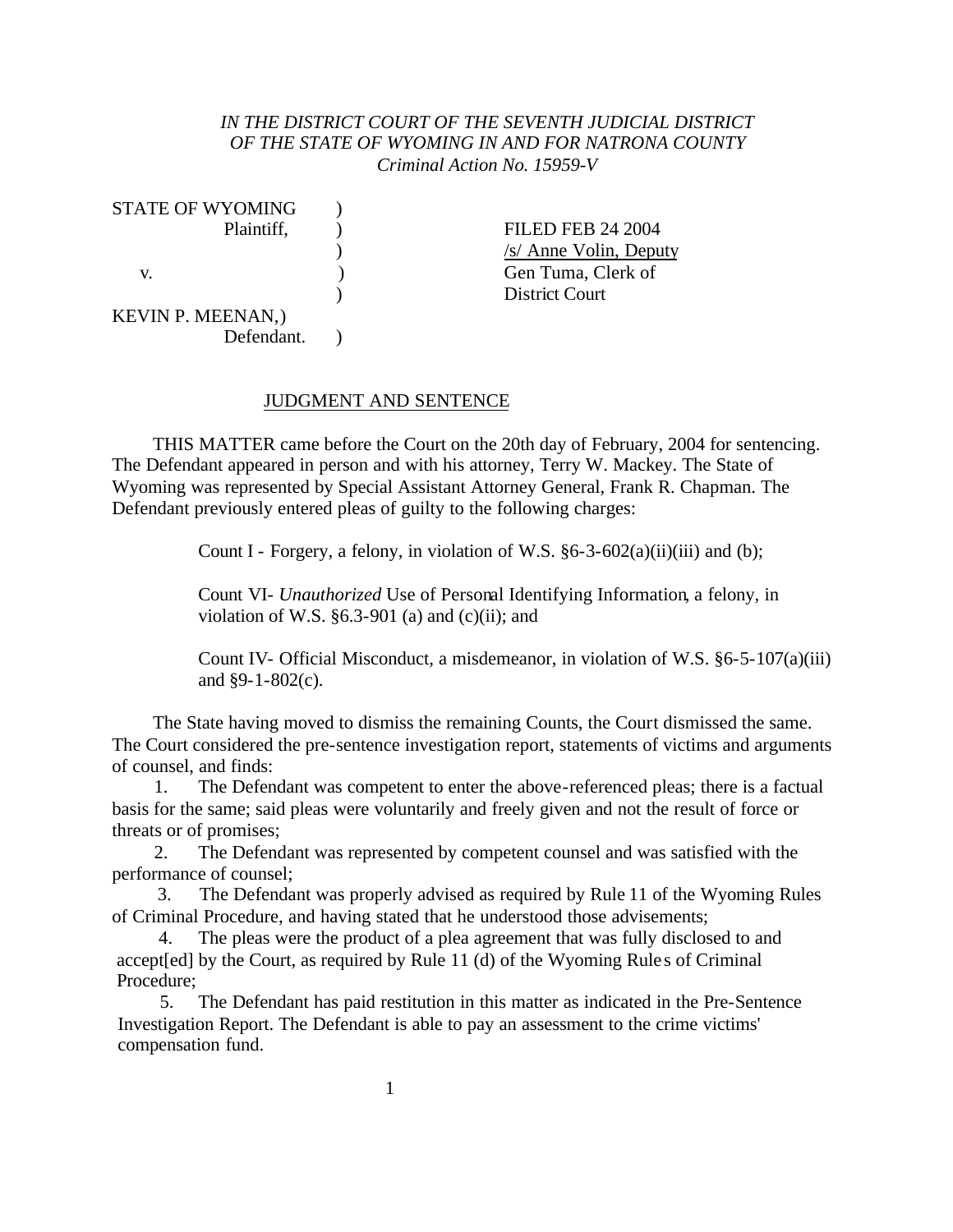**NOW, THEREFORE, IT IS ORDERED, ADJUDGED AND DECREED** that the Defendant, Kevin P. Meenan, is guilty of Forgery in violation of W.S. §6-3-602(a)(ii)(iii) and (b), and is sentenced to serve a period of incarceration of not less than one (1) year nor more than three (3) years to be served at a STATE PENAL INSTITUTION under the direction and supervision of the WYOMING DEPARTMENT OF CORRECTIONS. The Defendant is remanded to the custody of the Sheriff of Natrona County, Wyoming, to be delivered to the custody of the Warden of the Wyoming State Penitentiary.

**IT IS FURTHER ORDERED, ADJUDGED AND DECREED** that the Defendant, Kevin P. Meenan, is guilty of Official Misconduct in violation of W.S. §6-5-107(a)(iii) and §9-1-802(c), and is sentenced to serve a period of incarceration of ninety (90) days in the Natrona County Detention Center. Such sentence shall run concurrently with the sentence imposed for Forgery, above.

**IT IS FURTHER ORDERED, ADJUDGED AND DECREED** that as to the charge of Unauthorized Use of Personal Identifying Information further proceedings are suspended under the provisions of W.S. §7-13-301. The Defendant is placed on probation as provided in W.S. §7-13-301 on the terms and conditions set out below.

**IT IS FURTHER ORDERED, ADJUDGED AND DECREED** that the sentences of Forgery and Official Misconduct are suspended and the Defendant is placed on supervised probation administered by the Wyoming Department of Corrections, Division of Field Services, Probation and Parole, under the following terms and conditions:

1. The term of probation shall be two (2) years for Forgery and Unauthorized

Use of Personal Identifying Information, and six (6) months for Official Misconduct.

2. The Defendant shall immediately contact Probation and Parole and enter into a probation agreement.

3. The Defendant shall comply with all regulations and rules of the Wyoming Department of Corrections, Division of Field Services, Probation and Parole, and with all requirements of his probation officer.

- 4. The Defendant shall not violate any locale [sic], state or federal laws.
- 5. The Defendant shall not use or possess controlled substances.
- 6. The Defendant shall pay all assessments; fees and costs on a payment scheduled approved by his probation officer.
- 7. The Defendant, at the request of any law enforcement officer or probation officer, shall provide a blood, breath or urine sample to determine the presence of alcohol or drugs.
- 8. The Defendant shall perform two hundred (200) hours of community service as directed by his probation officer.